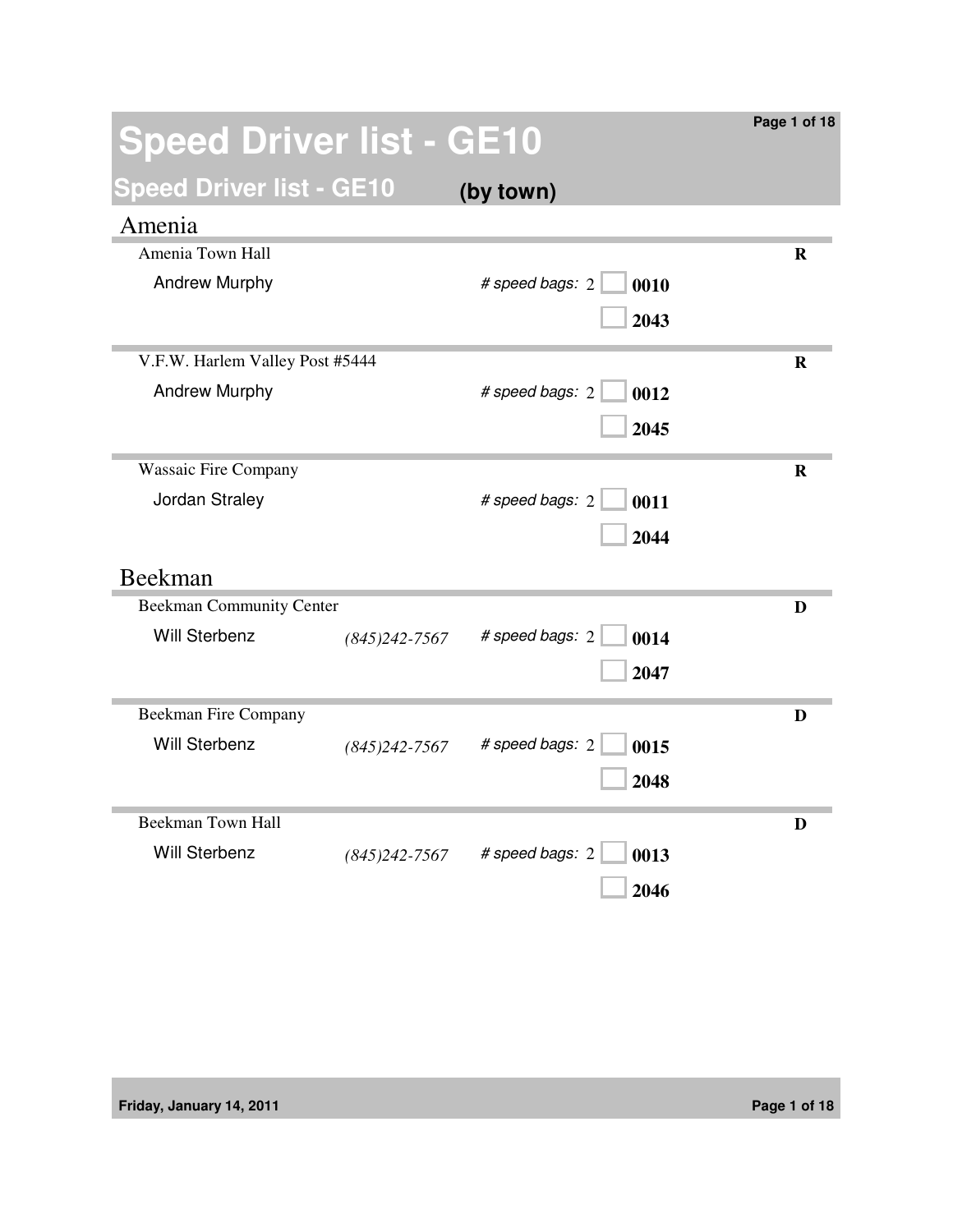## **Speed Driver list - GE10 (by town)**

## City Beacon

| James V. Forrestal Elementary School        |                  |                                        | D |
|---------------------------------------------|------------------|----------------------------------------|---|
| <b>Anthony Brozier</b>                      | $(914)$ 912-2327 | # speed bags: 1<br>0122                |   |
| Lewis Tompkins Hose Co. - Route 9D Entrance |                  |                                        | D |
| Randy Lashua                                | $(845)$ 337-9560 | # speed bags: $2 \mid$<br>$\vert$ 0123 |   |
|                                             |                  | 2099                                   |   |
|                                             |                  |                                        |   |
| Memorial Building, -Teller Ave Entrance     |                  |                                        | D |
| Randy Lashua                                | $(845)$ 337-9560 | # speed bags: 2<br>0124                |   |
|                                             |                  | 2098                                   |   |
| Rombout Middle School- Gymnasium Entrance   |                  |                                        |   |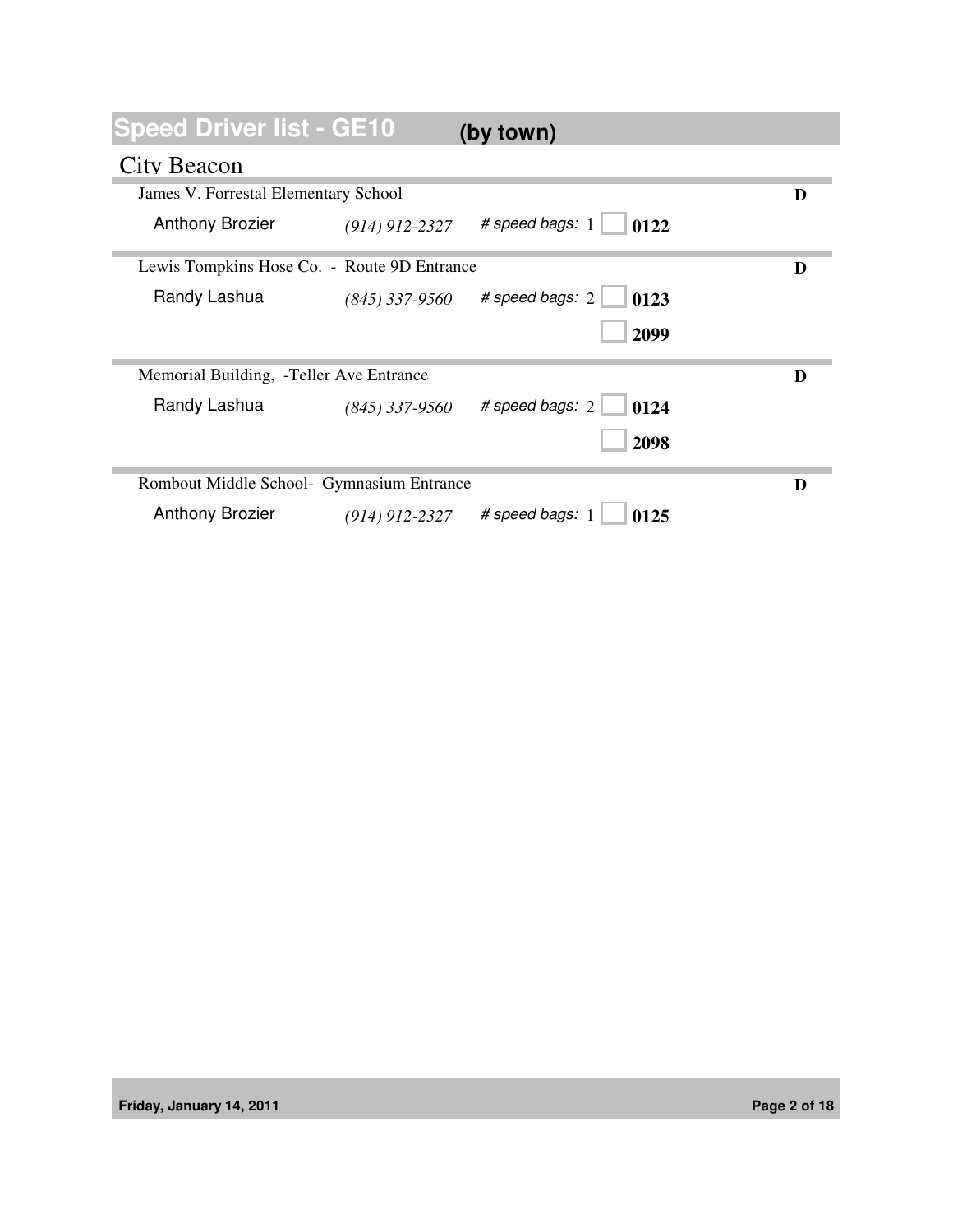**Speed Driver list - GE10 (by town)**

## City Poughkeepsie

| CITA I OUSTIVE COPIC                              |                  |                         |   |
|---------------------------------------------------|------------------|-------------------------|---|
| Bethel Church of God in Christ - Back of Building |                  |                         | D |
| Randall Johnson                                   | $(845)$ 633-2290 | # speed bags: 2<br>0126 |   |
|                                                   |                  | 2111                    |   |
|                                                   |                  |                         |   |
| Columbus School                                   |                  |                         | D |
| D Inspector                                       |                  | # speed bags: 1<br>0127 |   |
|                                                   |                  |                         |   |
| Governor Clinton Elementary School                |                  |                         | D |
| Joe Rich                                          | 845-498-8083     | # speed bags: 1<br>0128 |   |
| <b>Interfaith Towers</b>                          |                  |                         | D |
| Dan Ducey                                         |                  | # speed bags: 2<br>0129 |   |
|                                                   |                  |                         |   |
|                                                   |                  | 2068                    |   |
| Krieger School Gymnasium - Whittier Blvd Entran   |                  |                         | D |
| Jean Weinel                                       | 845-489-4926     | # speed bags: 2<br>0130 |   |
|                                                   |                  | 2112                    |   |
|                                                   |                  |                         |   |
| Manor at Woodside                                 |                  |                         | D |
| D Inspector                                       |                  | # speed bags: 1<br>0131 |   |
|                                                   |                  |                         |   |
| Maplewood Apts. - Community Room                  |                  |                         | D |
| Gwen Johnson                                      | 845-633-2235     | # speed bags: 1<br>0132 |   |
| Middle School Lobby                               |                  |                         | D |
| Randall Johnson                                   | $(845)$ 633-2290 | # speed bags: 1<br>0133 |   |
|                                                   |                  |                         |   |
| Mid-Hudson Library Auditorium                     |                  |                         | D |
| Joe Rich                                          | 845-498-8083     | # speed bags: 1<br>0134 |   |
| Morse Magnet School                               |                  |                         | D |
|                                                   |                  |                         |   |
| Keith Corcoran                                    |                  | # speed bags: 2<br>0135 |   |
|                                                   |                  | 2109                    |   |
|                                                   |                  |                         |   |

**Friday, January 14, 2011 Page 3 of 18**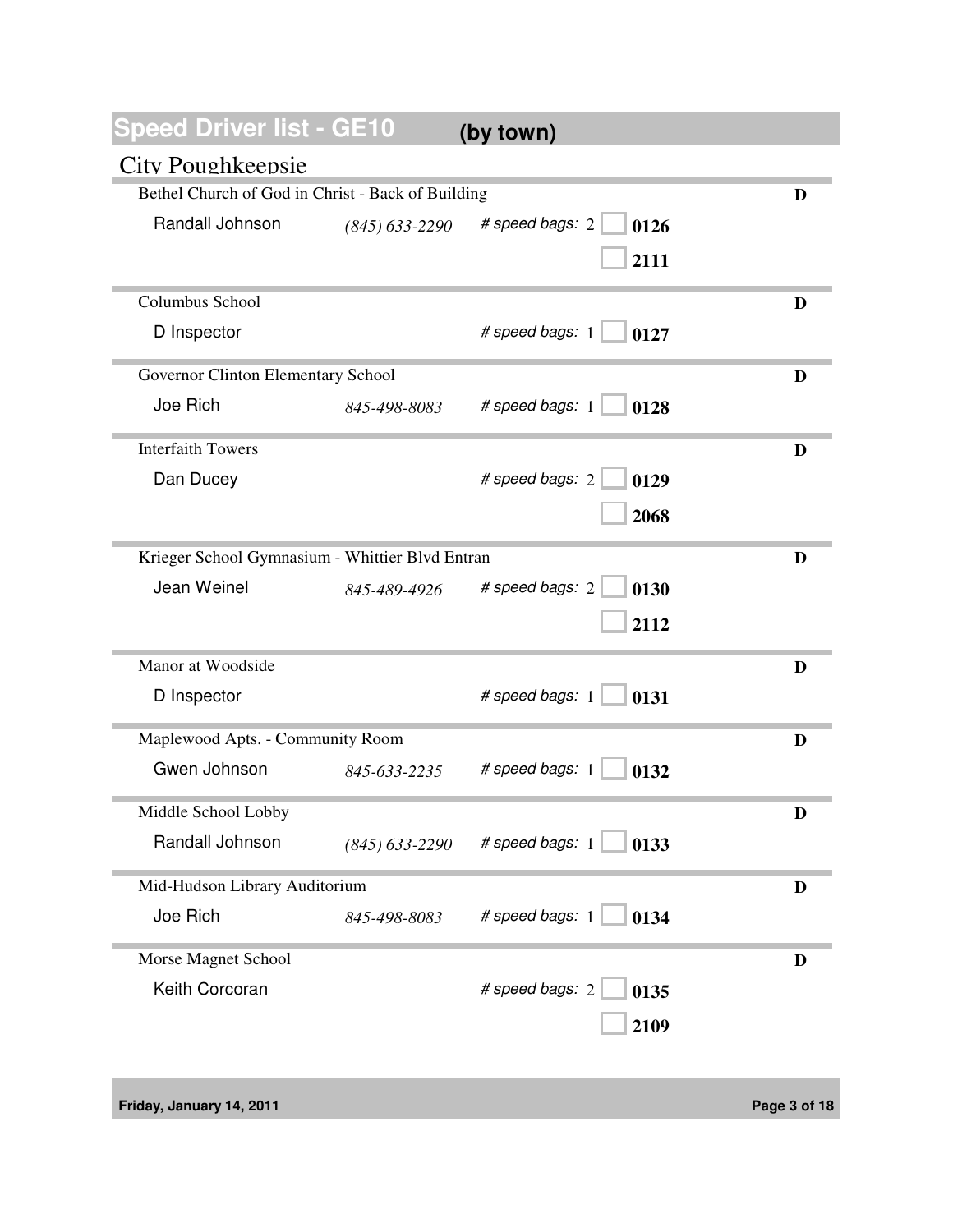| peed Driver list - GE10                     | (by town)               |             |
|---------------------------------------------|-------------------------|-------------|
| <b>Salvation Army</b>                       |                         | D           |
| Gwen Johnson<br>845-633-2235                | # speed bags: 1<br>0136 |             |
| St. John's Church                           |                         | D           |
| Jean Weinel<br>845-489-4926                 | # speed bags: 1<br>0137 |             |
| St. Simeon Apts. -<br><b>Community Room</b> |                         | D           |
| D Inspector                                 | # speed bags: 2<br>0138 |             |
|                                             | 2107                    |             |
| Warring School Gymnasium                    |                         | D           |
| D Inspector                                 | # speed bags: 1<br>0139 |             |
| Clinton                                     |                         |             |
| Clinton Town Hall - Upstairs                |                         | R           |
| Patricia McDermott                          | # speed bags: 1<br>0016 |             |
| <b>East Clinton Fire District</b>           |                         | R           |
| Laura D'Attore                              | # speed bags: 1<br>0018 |             |
| West Clinton Fire Co., Station #1           |                         | $\mathbf R$ |
| Patricia McDermott                          | # speed bags: 1<br>0019 |             |
| Dover                                       |                         |             |
| Dover Town Hall                             |                         | R           |
| Jordan Straley                              | # speed bags: 3<br>0020 |             |
|                                             | 2049                    |             |
|                                             | 2050                    |             |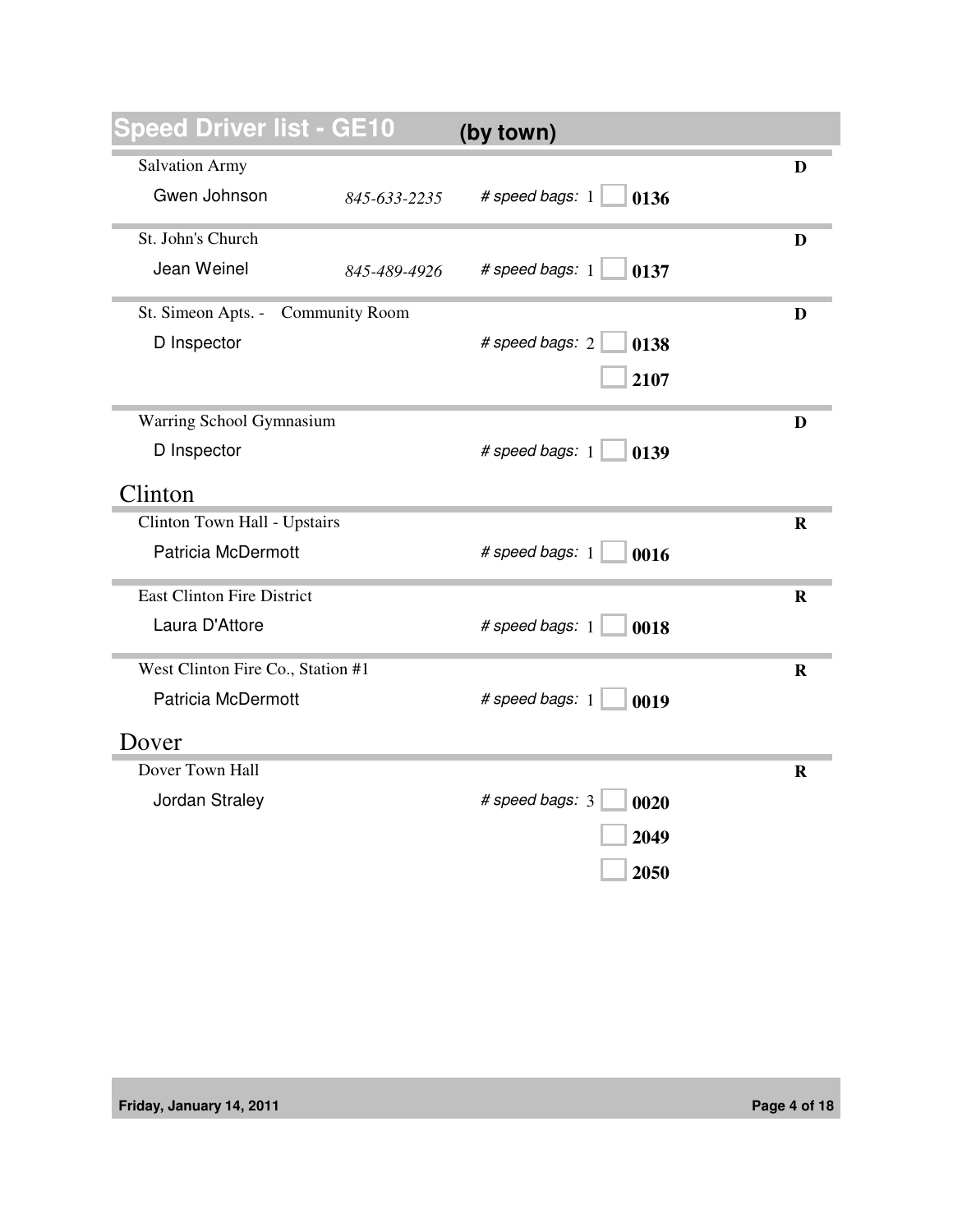| Speed Driver list - GE10                   |                    | (by town)               |   |
|--------------------------------------------|--------------------|-------------------------|---|
| East Fishkill                              |                    |                         |   |
| East Fishkill Comm. Library                |                    |                         | D |
| <b>Keith Slade</b>                         | $(914)204 - 4359$  | # speed bags: 1<br>0030 |   |
| East Fishkill Community Center             |                    |                         | D |
| Keith Slade                                | $(914)204 - 4359$  | # speed bags: 2<br>0028 |   |
|                                            |                    | 2059                    |   |
| East Fishkill Fire Training Center         |                    |                         | D |
| Dina Terry                                 | $(917)$ 312-2414   | # speed bags: 2<br>0023 |   |
|                                            |                    | 2054                    |   |
| East Fishkill Town Hall                    |                    |                         | D |
| Keith Slade                                | $(914)204 - 4359$  | # speed bags: 2<br>0022 |   |
|                                            |                    | 2051                    |   |
| Fishkill Plains Elementary School          |                    |                         | D |
| Francena Amparo                            | $(914) 755 - 9327$ | # speed bags: 2<br>0025 |   |
|                                            |                    | 2056                    |   |
| Hillside Lake Fire Company #3              |                    |                         | D |
| Bob Coghlan                                | $(845)$ 518-9074   | # speed bags: 1<br>0021 |   |
| <b>Stormville Fire Company</b>             |                    |                         | D |
| Frank Bergman                              | $(845) 389 - 8761$ | # speed bags: 2<br>0026 |   |
|                                            |                    | 2108                    |   |
| <b>Stormville Fire District Substation</b> |                    |                         | D |
| Frank Bergman                              | $(845)$ 389-8761   | # speed bags: 2<br>0027 |   |
|                                            |                    | 2057                    |   |
| Van Wyck Junior High School                |                    |                         | D |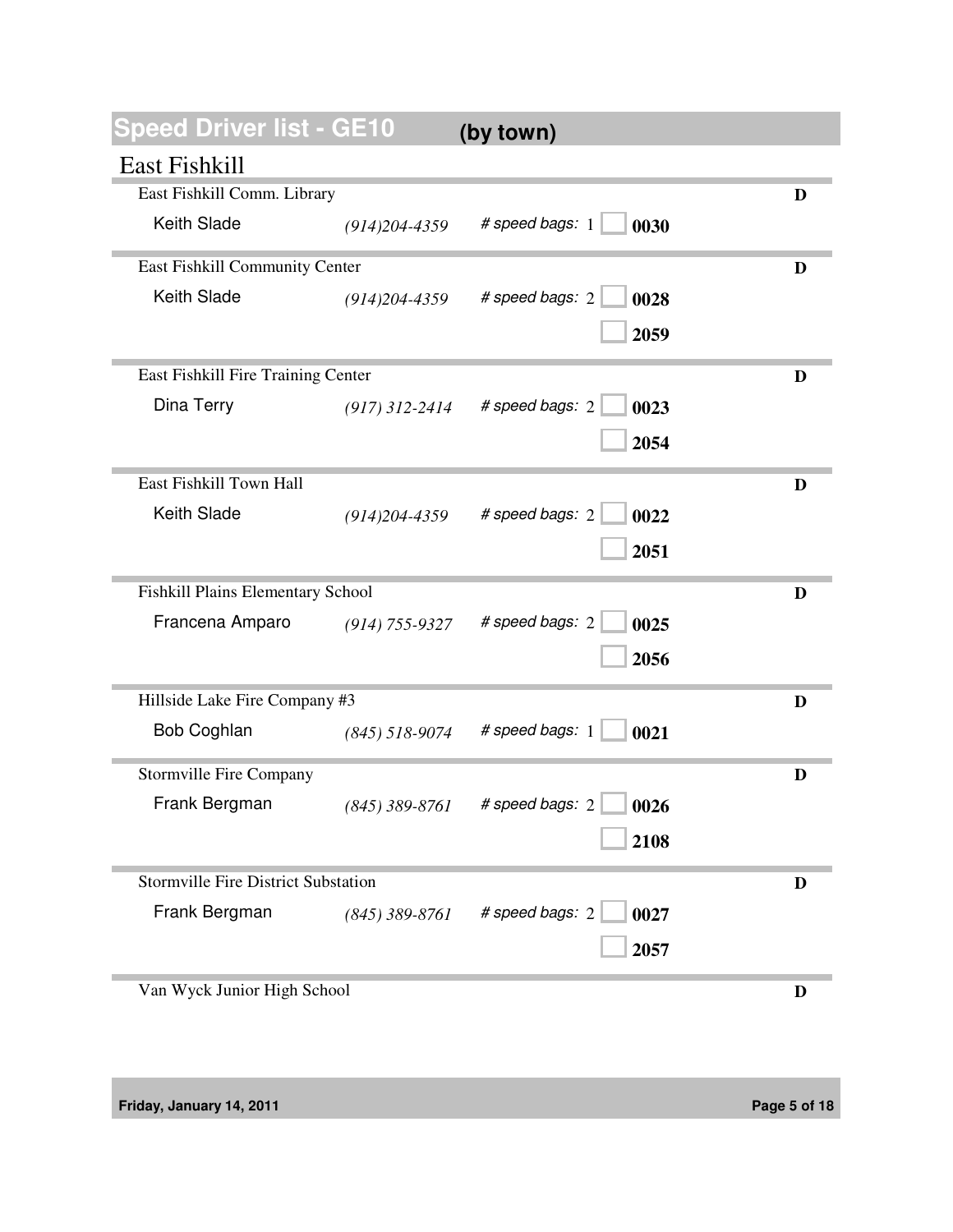| <b>Speed Driver list - GE10</b>  |                  | (by town)               |   |
|----------------------------------|------------------|-------------------------|---|
| <b>Bob Coghlan</b>               | $(845)$ 518-9074 | # speed bags: 2<br>0029 |   |
|                                  |                  | 2055                    |   |
| White Pond Community Center      |                  |                         | R |
| Carol Bard                       |                  | # speed bags: 2<br>0024 |   |
|                                  |                  | 2053                    |   |
| Wiccopee Fire Company            |                  |                         | D |
| John Hanrahan                    | $(845)$ 248-5054 | # speed bags: 2<br>0031 |   |
|                                  |                  | 2058                    |   |
| Wiccopee Fire Company Substation |                  |                         | D |
| John Hanrahan                    | (845) 248-5054   | # speed bags: 1<br>0032 |   |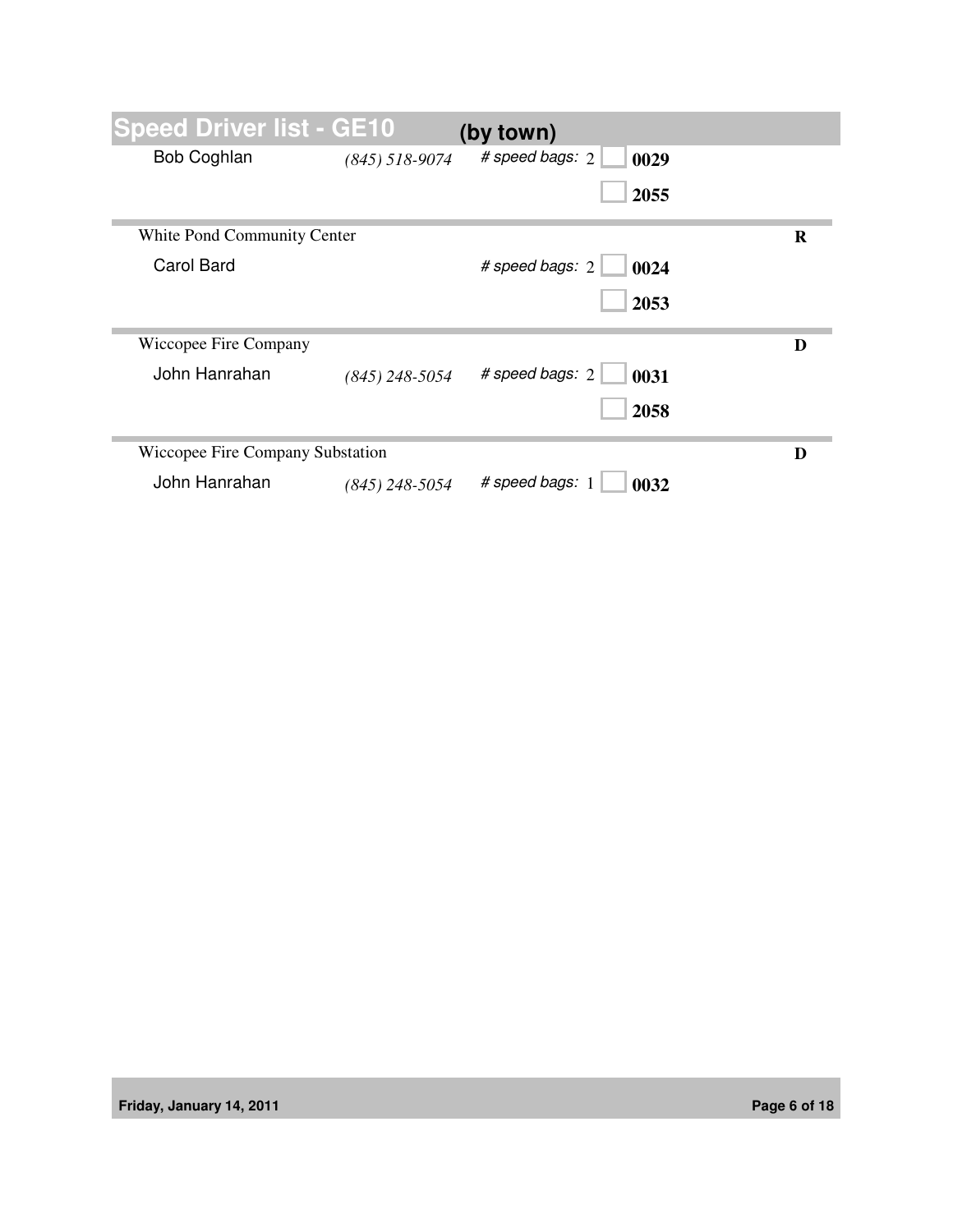| <b>Speed Driver list - GE10</b>         | (by town)               |             |
|-----------------------------------------|-------------------------|-------------|
| Fishkill                                |                         |             |
| <b>Brinckerhoff Elementary School</b>   |                         | $\bf{R}$    |
| Melissa Erreich                         | # speed bags: 1<br>0033 |             |
| <b>Dutchess Junction Fire Company</b>   |                         | $\mathbf R$ |
| <b>Tony Curry</b>                       | # speed bags: 1<br>0034 |             |
| Elant                                   |                         | $\mathbf R$ |
| <b>Tony Curry</b>                       | # speed bags: 2<br>0035 |             |
|                                         | 2061                    |             |
| Fishkill Police Community Room          |                         | $\mathbf R$ |
| Judy Valentino                          | # speed bags: 1<br>0036 |             |
| Fishkill Town Hall                      |                         | $\mathbf R$ |
| Judy Valentino                          | # speed bags: 2<br>0041 |             |
|                                         | 2063                    |             |
| <b>Glenham Elementary School</b>        |                         | $\bf{R}$    |
| Peter Steele                            | # speed bags: 1<br>0037 |             |
| Our Savior Lutheran Church              |                         | $\mathbf R$ |
| Phil Jordan                             | # speed bags: 2<br>0038 |             |
|                                         | 2062                    |             |
| <b>Rombout Fire District Substation</b> |                         | R           |
| Melissa Erreich                         | # speed bags: 1<br>0039 |             |
| <b>Slater Chemical Fire House</b>       |                         | $\bf R$     |
| Peter Steele                            | # speed bags: 1<br>0040 |             |
| Trinity Episcopal Church - Parish House |                         | $\mathbf R$ |
| Phil Jordan                             | # speed bags: 1<br>0042 |             |
| Van Wyck Hall                           |                         | R           |
|                                         |                         |             |

**Friday, January 14, 2011 Page 7 of 18**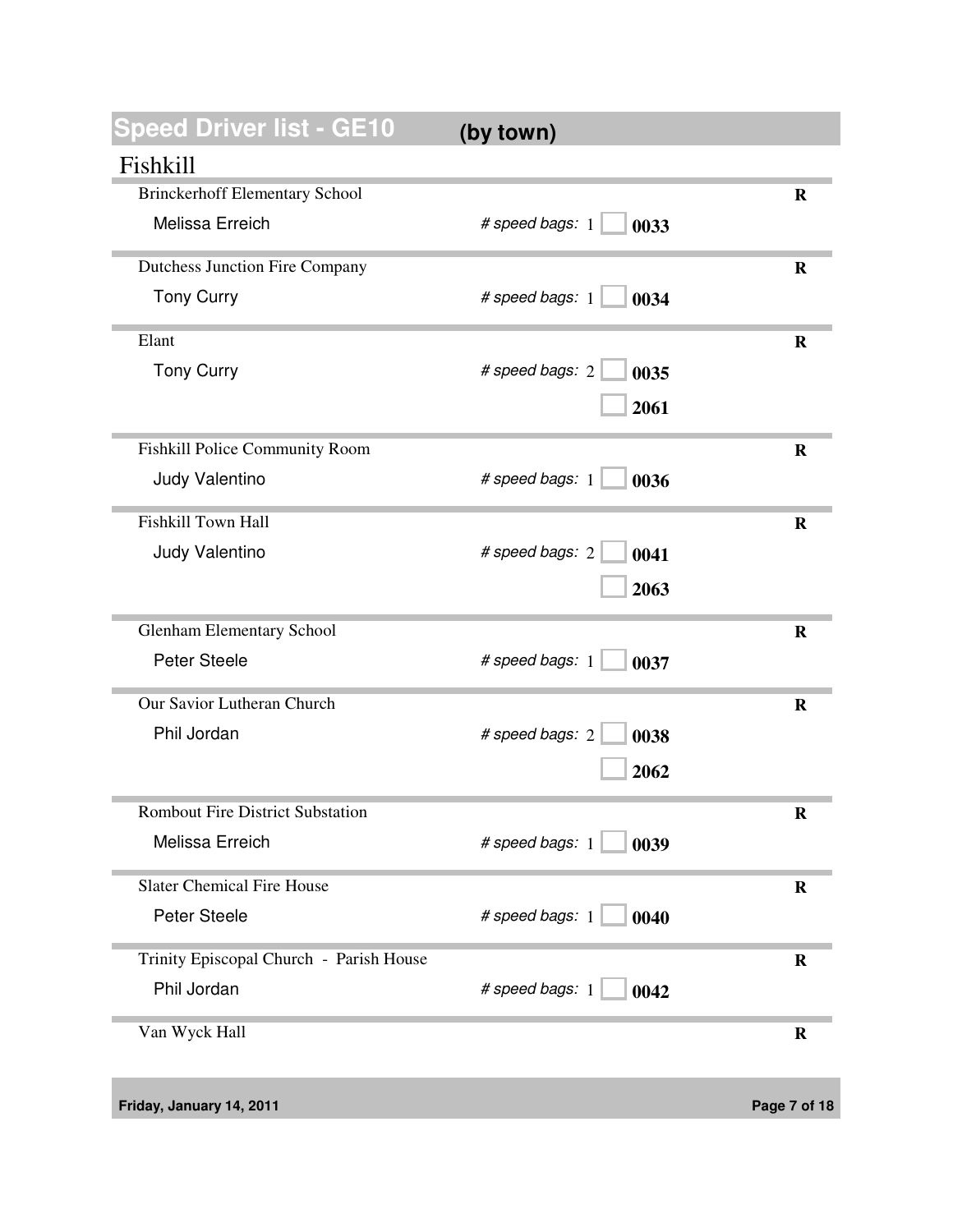| peed Driver list - GE10                      | (by town)               |             |
|----------------------------------------------|-------------------------|-------------|
| Phil Jordan                                  | # speed bags: 2<br>0043 |             |
|                                              | 2060                    |             |
| <b>Hyde Park</b>                             |                         |             |
| Hyde Park Fire House                         |                         | $\bf{R}$    |
| Kelly Fowler                                 | # speed bags: 1<br>0044 |             |
| Hyde Park Town Hall                          |                         | $\mathbf R$ |
| Kevin McGarry                                | # speed bags: 1<br>0052 |             |
| North Park Elementary School                 |                         | $\mathbf R$ |
| <b>Colleen McGarry</b>                       | # speed bags: 2<br>0046 |             |
|                                              | 2064                    |             |
| Ralph R. Smith Elementary School - Cafeteria |                         | $\mathbf R$ |
| <b>Colleen McGarry</b>                       | # speed bags: 2<br>0047 |             |
|                                              | 2066                    |             |
| Roosevelt Fire House #1                      |                         | $\bf R$     |
| Paul Nassetta                                | # speed bags: 1<br>0048 |             |
| Roosevelt Fire House #2                      |                         | $\mathbf R$ |
| Paul Nassetta                                | # speed bags: 2<br>0045 |             |
|                                              | 2067                    |             |
| St. Peter's School                           |                         | R           |
| Cindy Bogdanowicz                            | # speed bags: 2<br>0049 |             |
|                                              | 2065                    |             |
| Staatsburg Fire House #1                     |                         | $\mathbf R$ |
| Kevin McGarry                                | # speed bags: 1<br>0050 |             |
| Staatsburg Fire House #2                     |                         | $\mathbf R$ |
| <b>Colleen McGarry</b>                       | # speed bags: 1<br>0051 |             |

**Friday, January 14, 2011 Page 8 of 18**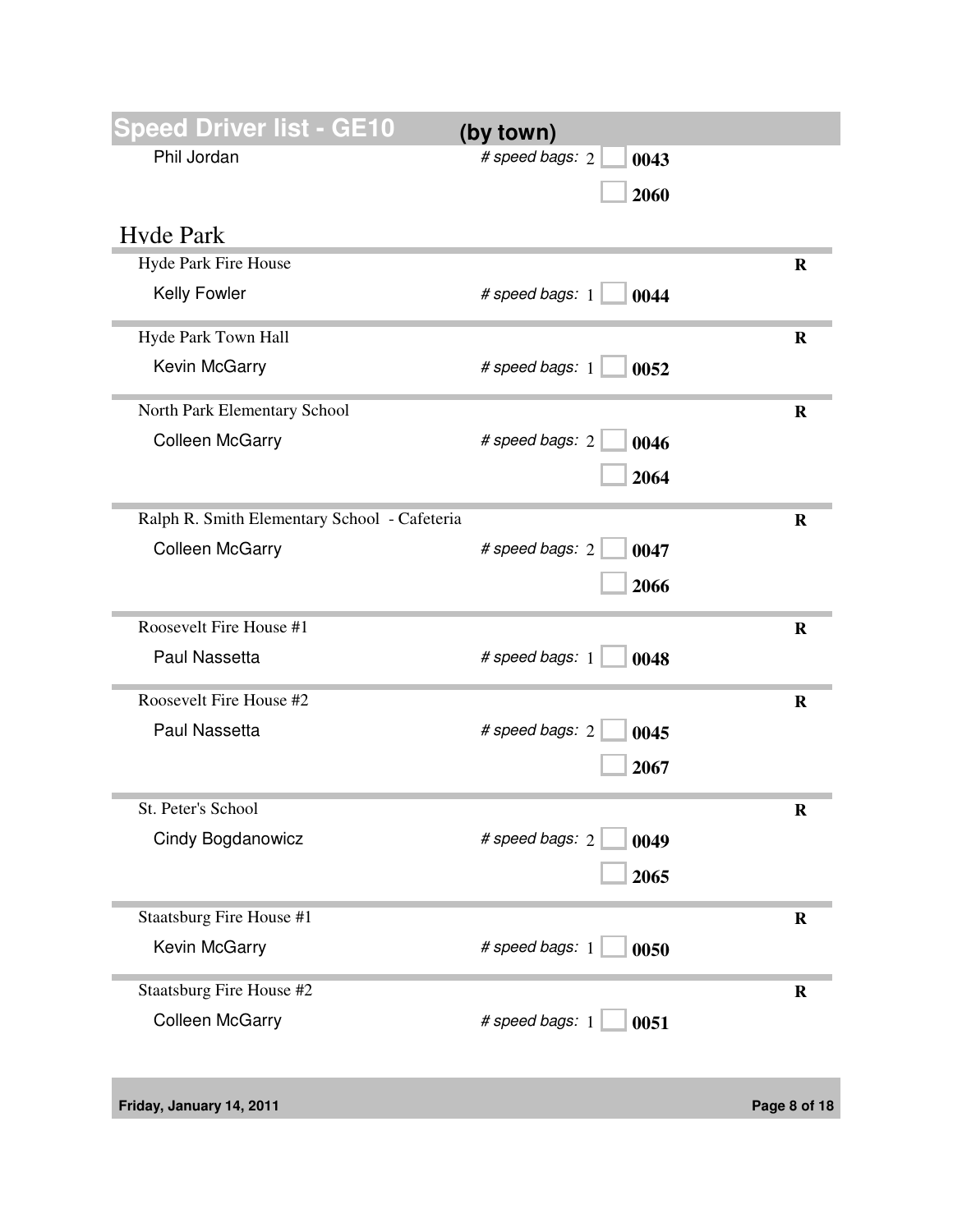| peed Driver list - GE10                                  | (by town)               |             |
|----------------------------------------------------------|-------------------------|-------------|
| Lagrange                                                 |                         |             |
| <b>Blessed Kateri Church</b>                             |                         | R           |
| Daniel Kottman                                           | # speed bags: 1<br>0055 |             |
| Freedom Plains Presbyterian Church<br>Fellowship<br>Hall |                         | $\bf R$     |
| Jansen Kantor                                            | # speed bags: 2<br>0054 |             |
|                                                          | 2069                    |             |
| LaGrange Fire District Station #1 - Billings             |                         | $\mathbf R$ |
| Daniel Kottman                                           | # speed bags: 2<br>0056 |             |
|                                                          | 2070                    |             |
| LaGrange Fire District Station #2                        |                         | $\bf{R}$    |
| Matt Shea                                                | # speed bags: 2<br>0057 |             |
|                                                          | 2071                    |             |
| LaGrange Fire District Station #3                        |                         | $\bf{R}$    |
| <b>Steven Cropp</b>                                      | # speed bags: 1<br>0053 |             |
| LaGrange Town Hall                                       |                         | $\bf{R}$    |
| Jansen Kantor                                            | # speed bags: 2<br>0060 |             |
|                                                          | 2106                    |             |
| <b>Overlook Primary School</b>                           |                         | $\bf R$     |
| Matt Shea                                                | # speed bags: 1<br>0058 |             |
| Titusville Intermediate School                           |                         | $\bf R$     |
| <b>Steven Cropp</b>                                      | # speed bags: 1<br>0059 |             |
| Milan                                                    |                         |             |
| - Wilcox Memorial Buil<br>Milan Town Hall                |                         | $\bf R$     |
| Claire Porcelli                                          | # speed bags: 2<br>0061 |             |
|                                                          | 2072                    |             |

**Friday, January 14, 2011 Page 9 of 18**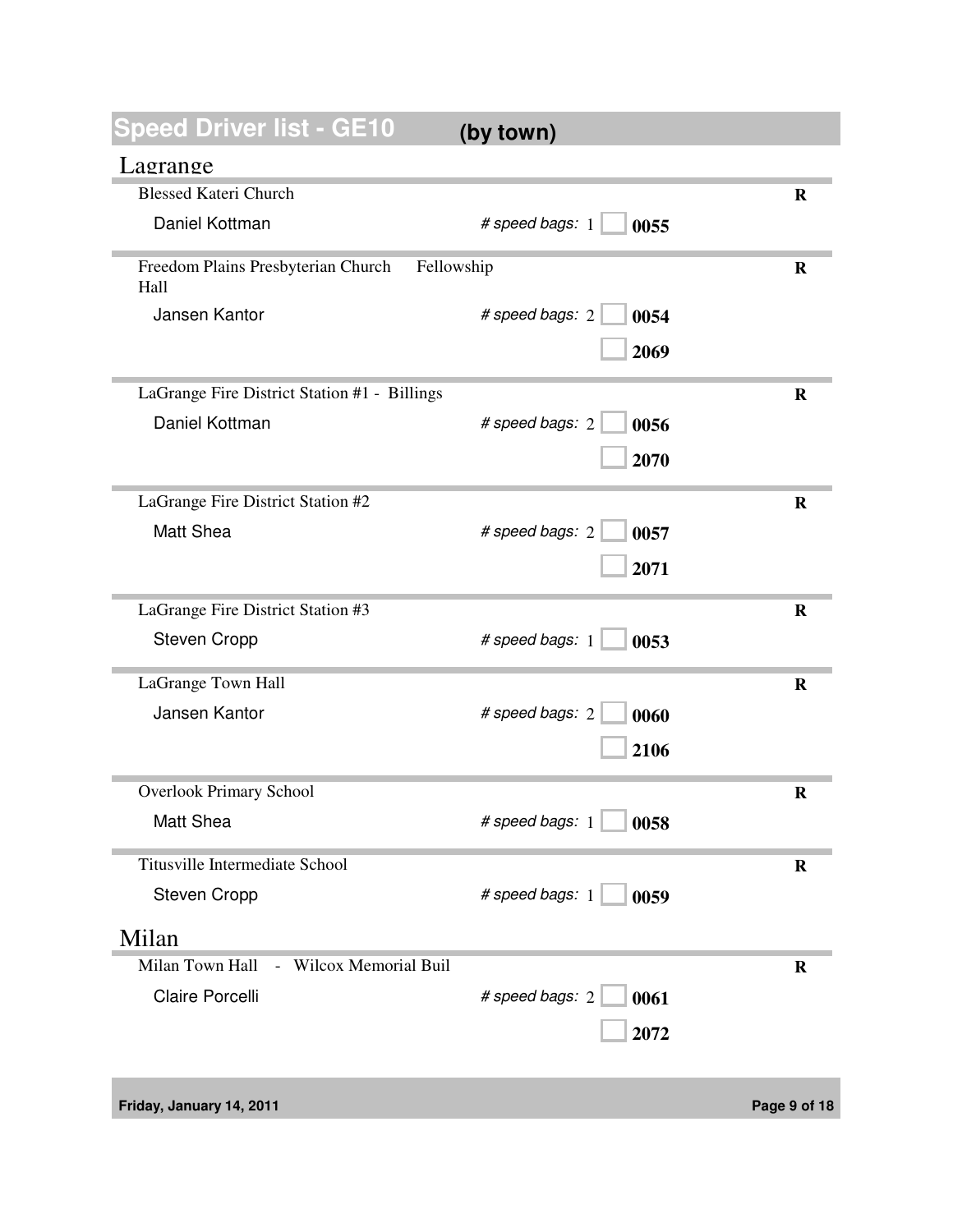| Speed Driver list - GE10                      | (by town)               |             |
|-----------------------------------------------|-------------------------|-------------|
| Northeast                                     |                         |             |
| North East Town Hall                          |                         | $\mathbf R$ |
| Christopher Horn                              | # speed bags: 2<br>0063 |             |
|                                               | 2074                    |             |
| North East-Millerton Library                  |                         | $\bf{R}$    |
| Christopher Horn                              | # speed bags: 2<br>0062 |             |
|                                               | 2073                    |             |
| Pawling                                       |                         |             |
| Holmes Whaley Lake Civic Association          |                         | $\bf{R}$    |
| <b>Carol Bard</b>                             | # speed bags: 1<br>0064 |             |
| Lathrop Center at Lakeside Park               |                         | R           |
| <b>Cheryl Knowles</b>                         | # speed bags: 2<br>0065 |             |
|                                               | 2075                    |             |
| Pawling Village Municipal Bldg - Village Hall |                         | $\mathbf R$ |
| <b>Cheryl Knowles</b>                         | # speed bags: 2<br>0066 |             |
|                                               | 2105                    |             |
| <b>Pine Plains</b>                            |                         |             |
| Pine Plains Town Hall                         |                         | $\mathbf R$ |
| Patricia Knapp                                | # speed bags: 2<br>0067 |             |
|                                               | 2077                    |             |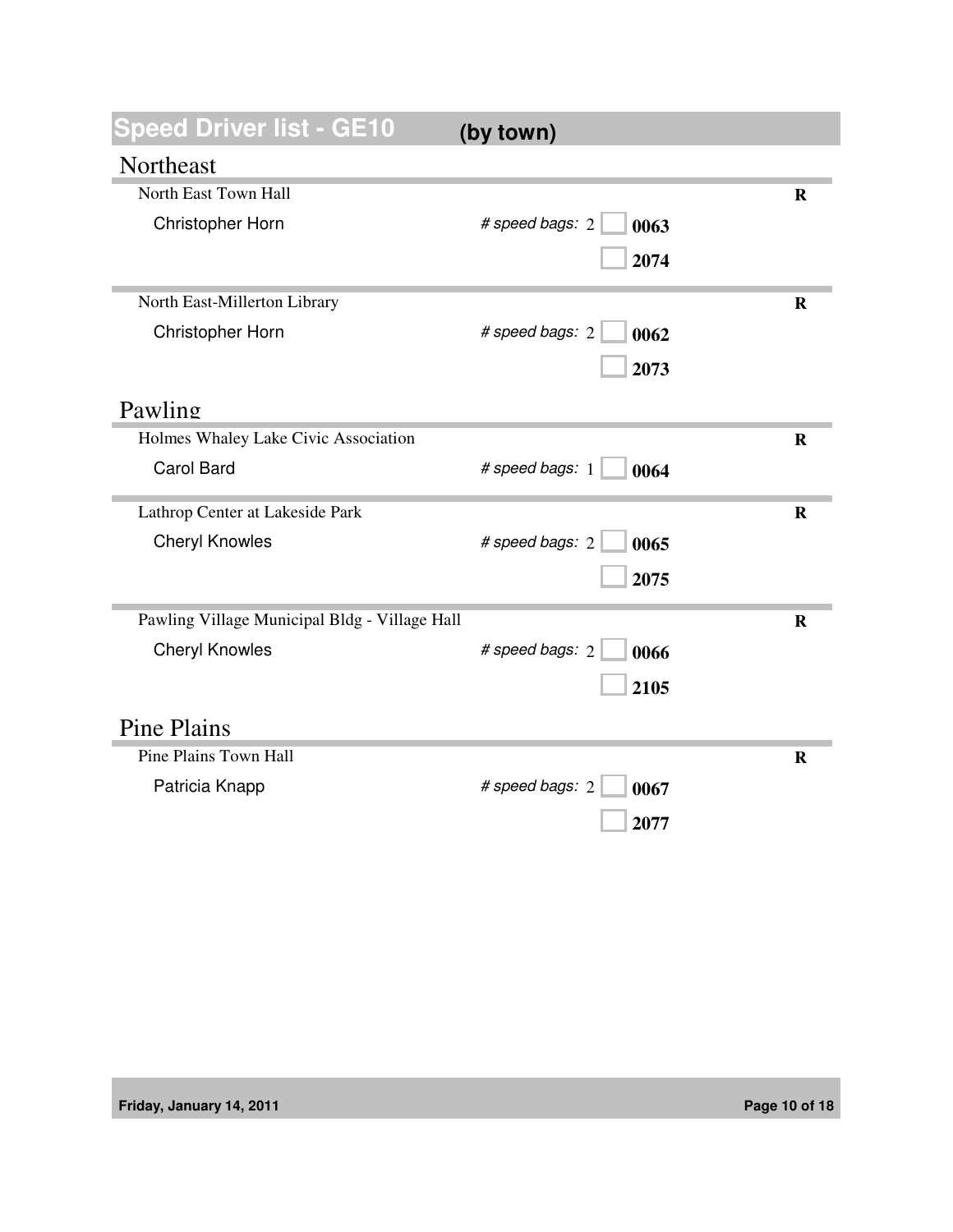| <b>Speed Driver list - GE10</b>   |                  | (by town)                           |   |
|-----------------------------------|------------------|-------------------------------------|---|
| <b>Pleasant Valley</b>            |                  |                                     |   |
| <b>Pleasant Valley Fire House</b> |                  |                                     | D |
| <b>Mark Doctoroff</b>             | 845-591-9622     | # speed bags: 1<br>0068             |   |
| Pleasant Valley Town Hall         |                  |                                     | D |
| Mark Doctoroff                    | 845-591-9622     | # speed bags: $2 \parallel$<br>0070 |   |
|                                   |                  | 2078                                |   |
| <b>Salt Point Fire House</b>      |                  |                                     | D |
| Mark Doctoroff                    | 845-591-9622     | # speed bags: 1<br>0069             |   |
| <b>Traver Road Primary School</b> |                  |                                     | D |
| <b>Bill McKeever</b>              | $(845)$ 702-0945 | # speed bags: 1<br>0071             |   |
| West Road Intermediate School     |                  |                                     | D |
| <b>Bill McKeever</b>              | $(845)$ 702-0945 | # speed bags: $1$<br>0072           |   |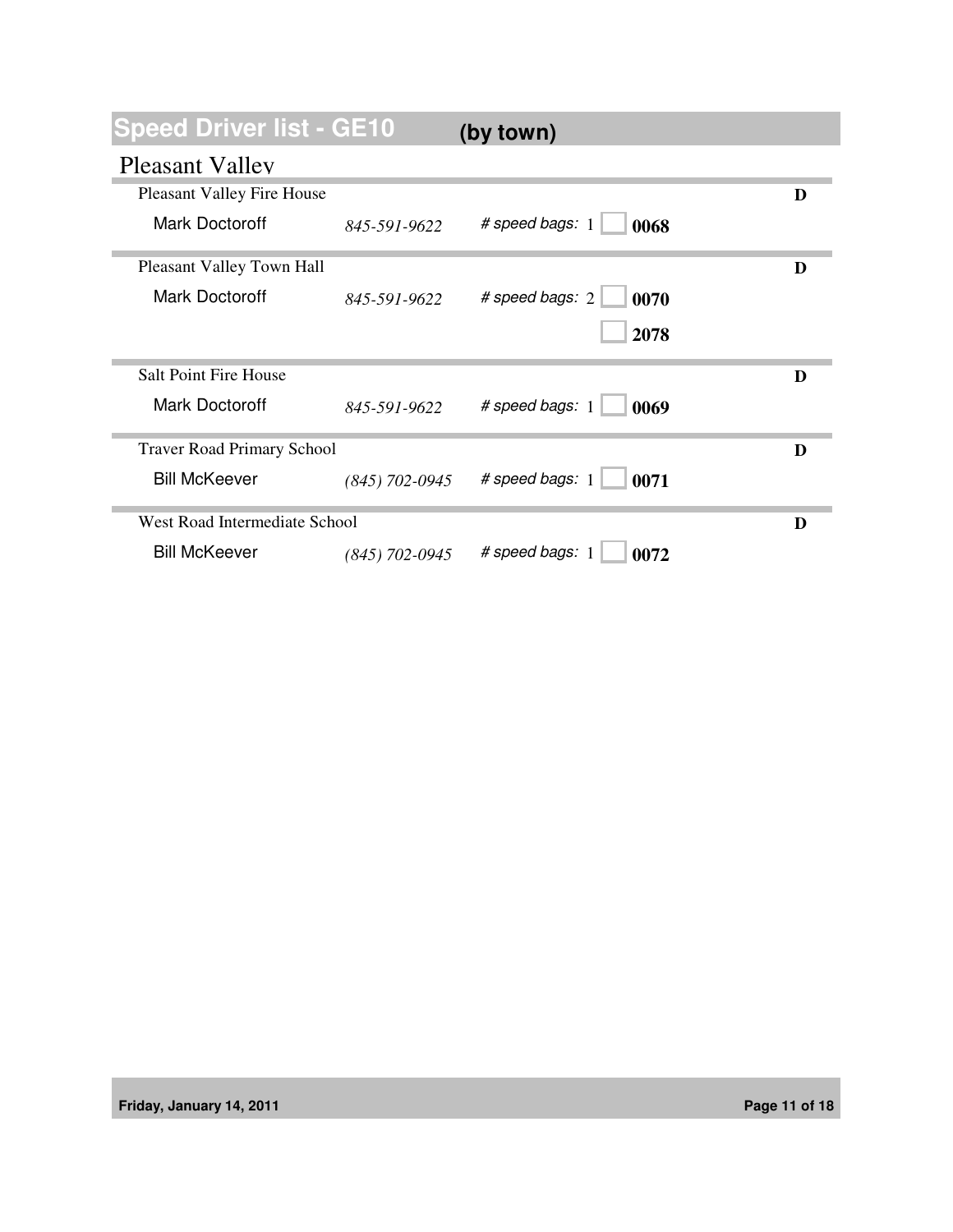| peed Driver list - GE10                   |                  | (by town)               |   |
|-------------------------------------------|------------------|-------------------------|---|
| Red Hook                                  |                  |                         |   |
| Red Hook Fire House                       |                  |                         | D |
| Kyle Henne                                | $(845)$ 505-9025 | # speed bags: 2<br>0097 |   |
|                                           |                  | 2089                    |   |
| Red Hook High School                      |                  |                         | D |
| <b>Andrew Strawinski</b>                  | 914-474-2268     | # speed bags: 2<br>0098 |   |
|                                           |                  | 2087                    |   |
| Red Hook Town Hall                        |                  |                         | D |
| Kyle Henne                                | $(845)$ 505-9025 | # speed bags: 2<br>0102 |   |
|                                           |                  | 2091                    |   |
| St John's Episcopal Church                |                  |                         | D |
| Dave Kane                                 | $(845)$ 399-8311 | # speed bags: 2<br>0099 |   |
|                                           |                  | 2090                    |   |
| St. John's Reformed Church                |                  |                         | D |
| <b>Andrew Strawinski</b>                  | 914-474-2268     | # speed bags: 2<br>0100 |   |
|                                           |                  | 2088                    |   |
| Tivoli Village Hall, Watts DePeyster Hall |                  |                         | D |
| Dave Kane                                 | $(845)$ 399-8311 | # speed bags: 2<br>0101 |   |
|                                           |                  | 2086                    |   |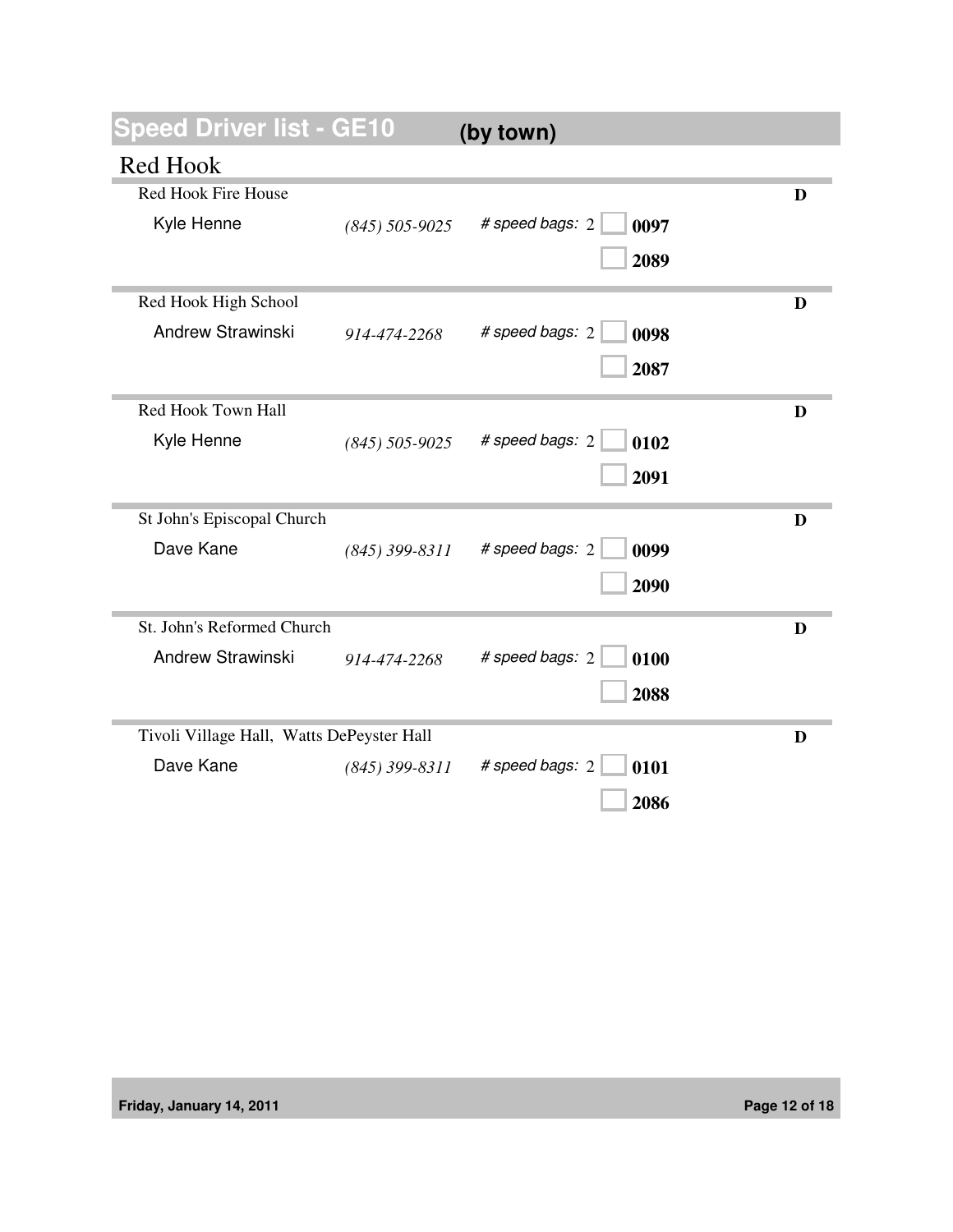| <b>Speed Driver list - GE10</b> |                  | (by town)                      |   |
|---------------------------------|------------------|--------------------------------|---|
| Rhinebeck                       |                  |                                |   |
| <b>Rhinebeck Town Hall</b>      |                  |                                | D |
| Sharon Rushton                  | $(845)$ 332-8501 | # speed bags: $2$<br>0105      |   |
|                                 |                  | 2103                           |   |
| <b>Rhinecliff Fire House</b>    |                  |                                | D |
| <b>Sharon Rushton</b>           | $(845)$ 332-8501 | # speed bags: 1<br>$\Box$ 0104 |   |
| United Methodist Church         |                  |                                | D |
| <b>Sharon Rushton</b>           | $(845)$ 332-8501 | # speed bags: 2<br>0103        |   |
|                                 |                  | 2092                           |   |
| Stanford                        |                  |                                |   |
| <b>Stanford Town Hall</b>       |                  |                                | R |
| Victoria Patricola              |                  | # speed bags: 2<br>0106        |   |
|                                 |                  | 2102                           |   |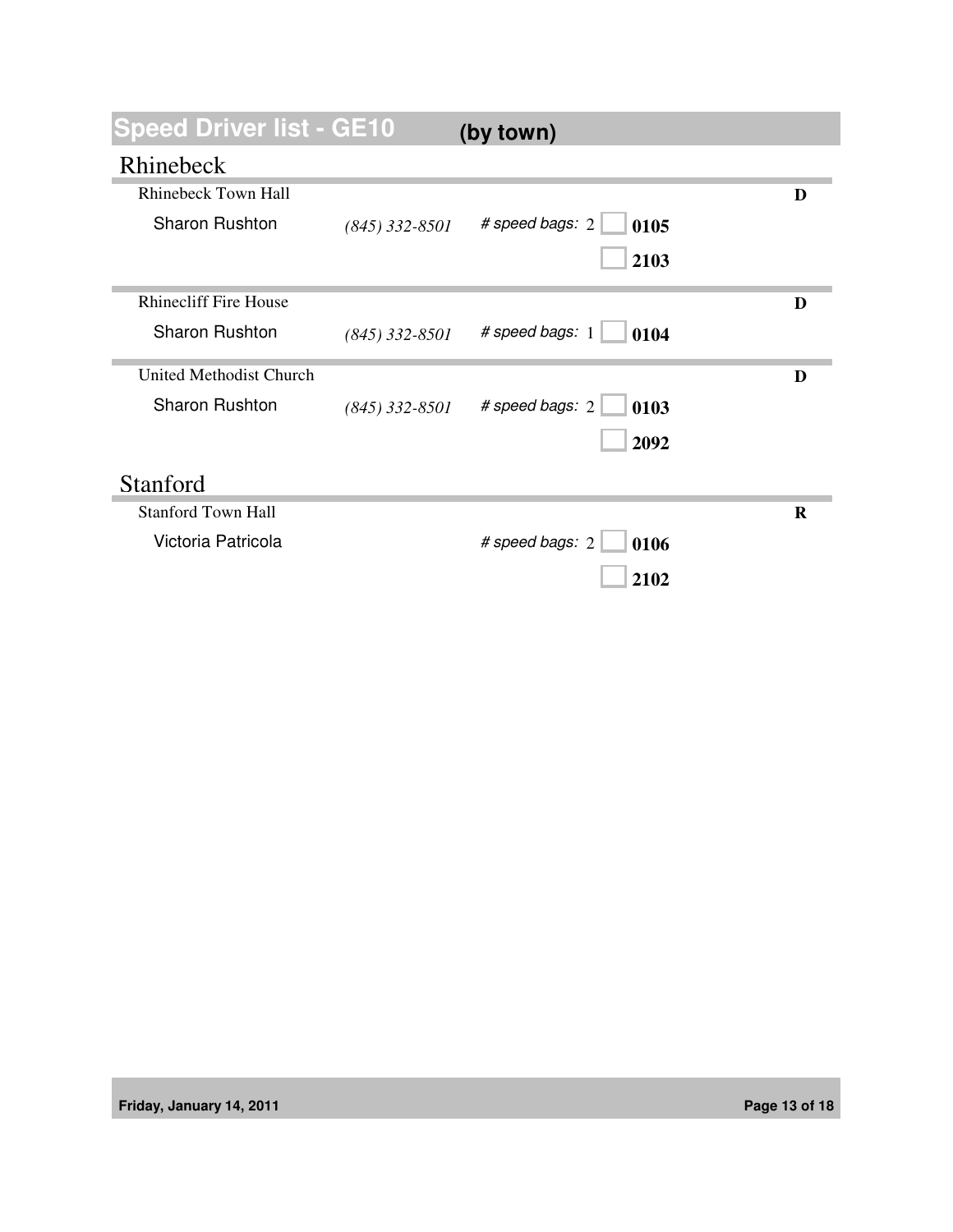| <b>Speed Driver list - GE10</b>                      |                  | (by town)                              |             |
|------------------------------------------------------|------------------|----------------------------------------|-------------|
| <b>Town Poughkeepsie</b>                             |                  |                                        |             |
| Arlington Middle School                              |                  |                                        | D           |
| <b>Ronald King</b>                                   | $(845)$ 902-3192 | # speed bags: 1<br>0073                |             |
| Arthur S. May Elementary School                      |                  |                                        | D           |
| Meghan Levine                                        | $(845)$ 702-1078 | # speed bags: 2<br>0074                |             |
|                                                      |                  | 2104                                   |             |
| Children's Home of Poughkeepsie - Admin.<br>Building |                  |                                        | $\mathbf R$ |
| Kelly Fowler                                         |                  | # speed bags: 2<br>0075                |             |
|                                                      |                  | 2083                                   |             |
| East End Engine Co. #2<br>Fire Di                    | (New Hamburg     |                                        | D           |
| John Lentz                                           | $(845)$ 464-3513 | # speed bags: 1<br>0076                |             |
| Hagan Elementary School                              |                  |                                        | D           |
| <b>April Colley</b>                                  | 845-337-1630     | # speed bags: 1<br>0078                |             |
| Nassau-Spackenkill Elementary School                 |                  |                                        | D           |
| <b>Theresa Brown</b>                                 | 845-891-6303     | # speed bags: 2<br>0079                |             |
|                                                      |                  | 2084                                   |             |
| New Hamburg Fire District, Station #1                |                  |                                        | D           |
| <b>Brette Higgins</b>                                | $(914)$ 489-7935 | # speed bags: 1<br>$\blacksquare$ 0080 |             |
| Oak Grove Elementary                                 |                  |                                        | D           |
| John Lentz                                           | $(845)$ 464-3513 | # speed bags: 1<br>0081                |             |
| Orville A. Todd Middle School                        |                  | D                                      |             |
| Laura Weinel                                         | $(845)$ 473-5015 | # speed bags: 1<br>0082                |             |
| Poughkeepsie Town Hall                               |                  |                                        | D           |

**Friday, January 14, 2011 Page 14 of 18**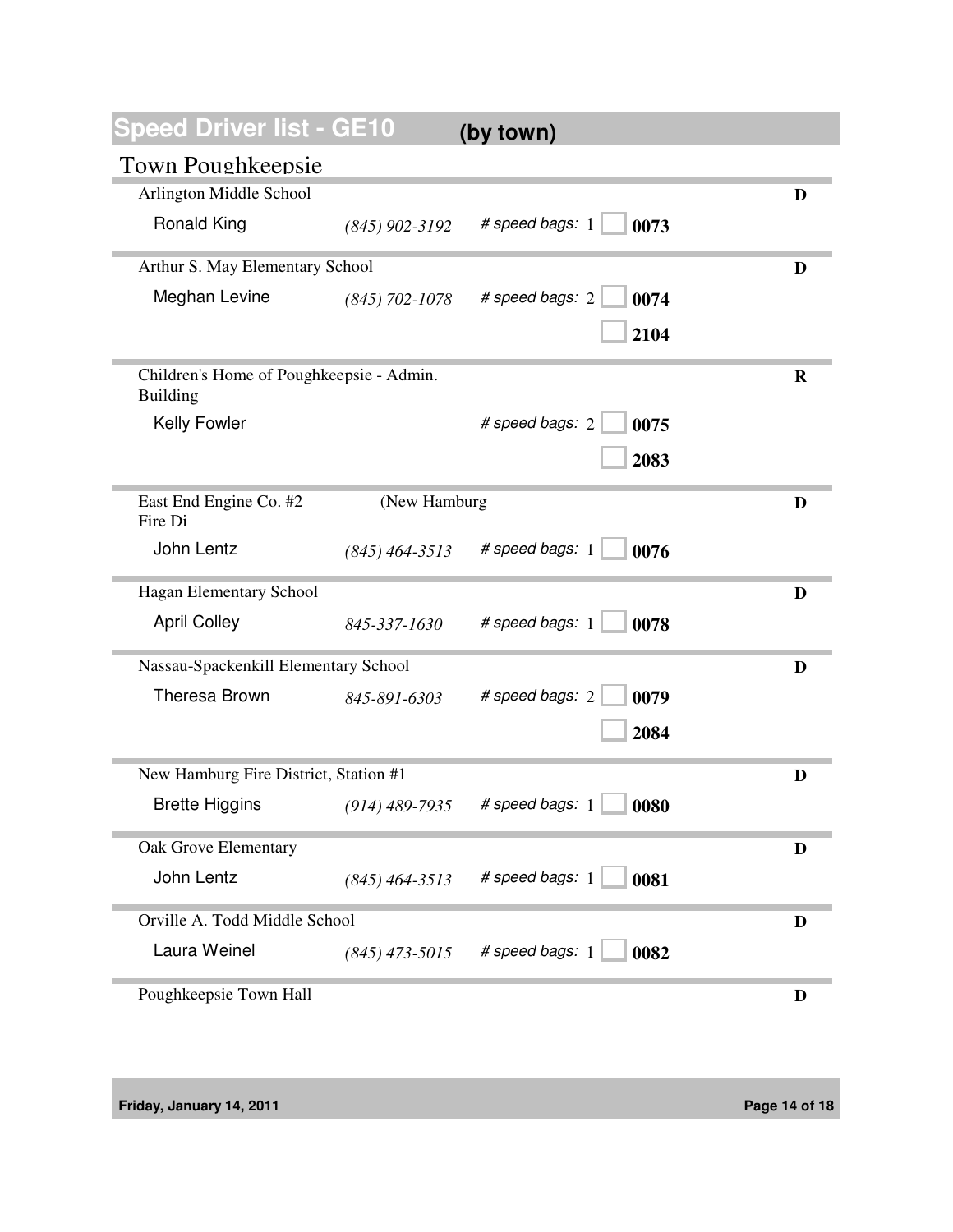| peed Driver list - GE10                       |                          | (by town)               |   |
|-----------------------------------------------|--------------------------|-------------------------|---|
| Meghan Levine                                 | $(845)$ 702-1078         | # speed bags: 2<br>0093 |   |
|                                               |                          | 2081                    |   |
| Poughkeepsie United Methodist Church          |                          |                         | D |
| <b>Ed Tucker</b>                              | $(845)$ 453-1162         | # speed bags: 1<br>0083 |   |
| Red Oaks Mill Fire House Arlington Station #3 |                          |                         | D |
| <b>CJ Tomaskovic</b>                          | $(917) 574 - 6398$       | # speed bags: 2<br>0084 |   |
|                                               |                          | 2079                    |   |
| Rochdale Fire House<br>#4                     | <b>Arlington Station</b> |                         | D |
| Meghan Levine                                 | $(845)$ 702-1078         | # speed bags: 2<br>0085 |   |
|                                               |                          | 2082                    |   |
| S W Johnson Engine Co. #2                     |                          |                         | D |
| Ingrida Gobins                                | $(845)$ 416-1110         | # speed bags: 1<br>0086 |   |
| Sheafe Road Elementary School                 |                          |                         | D |
| <b>Brette Higgins</b>                         | $(914)$ 489-7935         | # speed bags: 1<br>0087 |   |
| Spackenkill High School                       |                          |                         | D |
| <b>April Colley</b>                           | 845-337-1630             | # speed bags: 2<br>0088 |   |
|                                               |                          | 2080                    |   |
| St. Martin de Porres Church<br>Center)        | (Nativity                |                         | D |
| <b>Ed Tucker</b>                              | $(845)$ 453-1162         | # speed bags: 1<br>0090 |   |
| St. Mary's School                             |                          |                         | D |
| Ingrida Gobins                                | $(845)$ 416-1110         | # speed bags: 1<br>0091 |   |
| St. Simeon's II,                              |                          |                         | D |
| Laura Weinel                                  | $(845)$ 473-5015         | # speed bags: 1<br>0092 |   |
| Town of Poughkeepsie Community Room           |                          |                         | D |

**Friday, January 14, 2011 Page 15 of 18**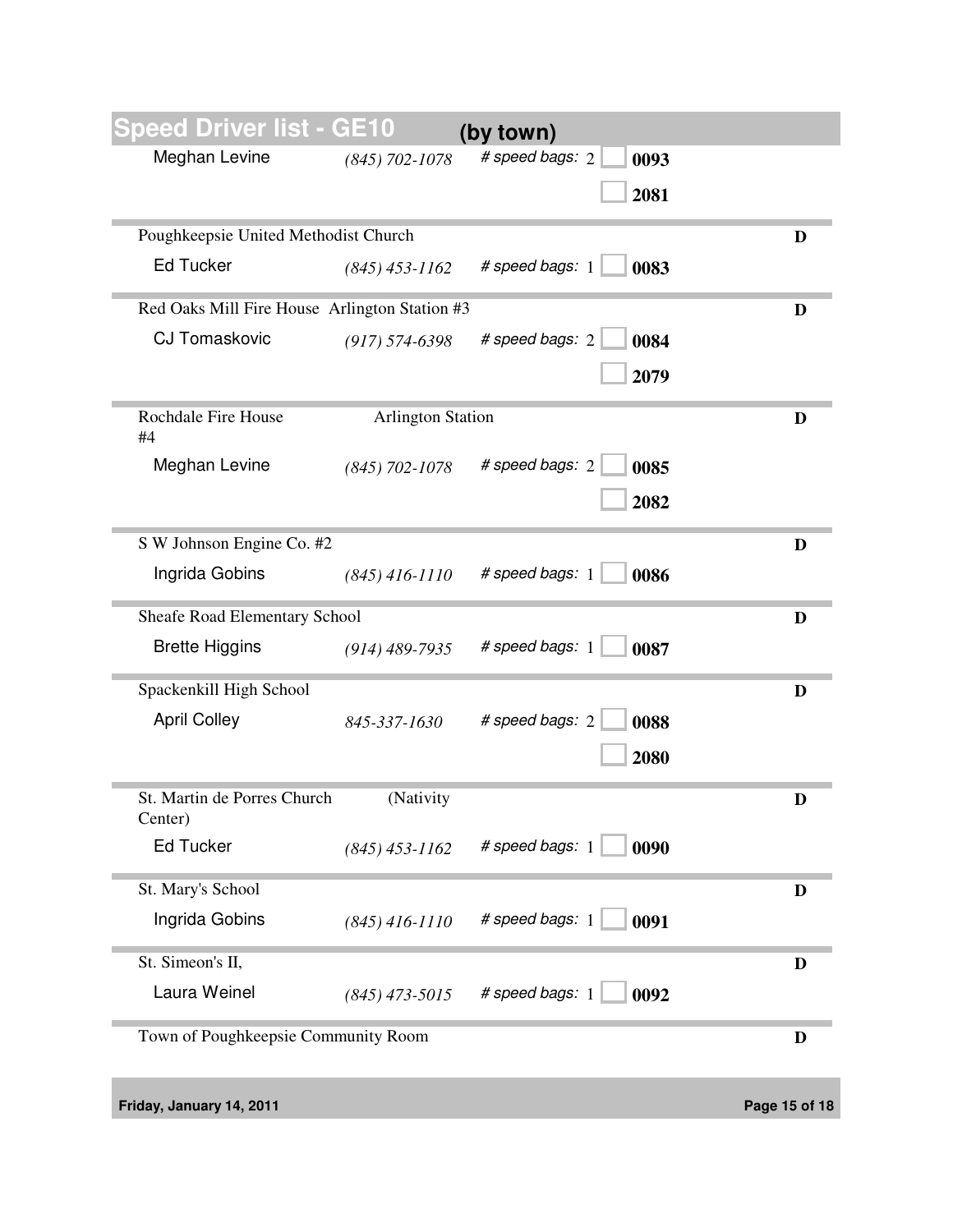| <b>Speed Driver list - GE10</b>             |                  | (by town)                   |          |
|---------------------------------------------|------------------|-----------------------------|----------|
| <b>Ronald King</b>                          | $(845)$ 902-3192 | # speed bags: 1<br>0094     |          |
| <b>Vassar Road Elementary School</b>        |                  |                             | D        |
| CJ Tomaskovic                               | $(917)$ 574-6398 | # speed bags: 1<br>0095     |          |
| Violet Avenue School                        |                  |                             | $\bf{R}$ |
| Cindy Bogdanowicz                           |                  | # speed bags: 1<br>0096     |          |
| <b>Union Vale</b>                           |                  |                             |          |
| Senior Citizens Center, Tymor Pk Barn Cmplx |                  |                             | R        |
| Pete DeForest                               |                  | # speed bags: $2 \mid 0107$ |          |
|                                             |                  | 2095                        |          |
| Union Vale Fire House, Station #1           |                  |                             | R        |
| Pete DeForest                               |                  | # speed bags: 2<br>0108     |          |
|                                             |                  | 2096                        |          |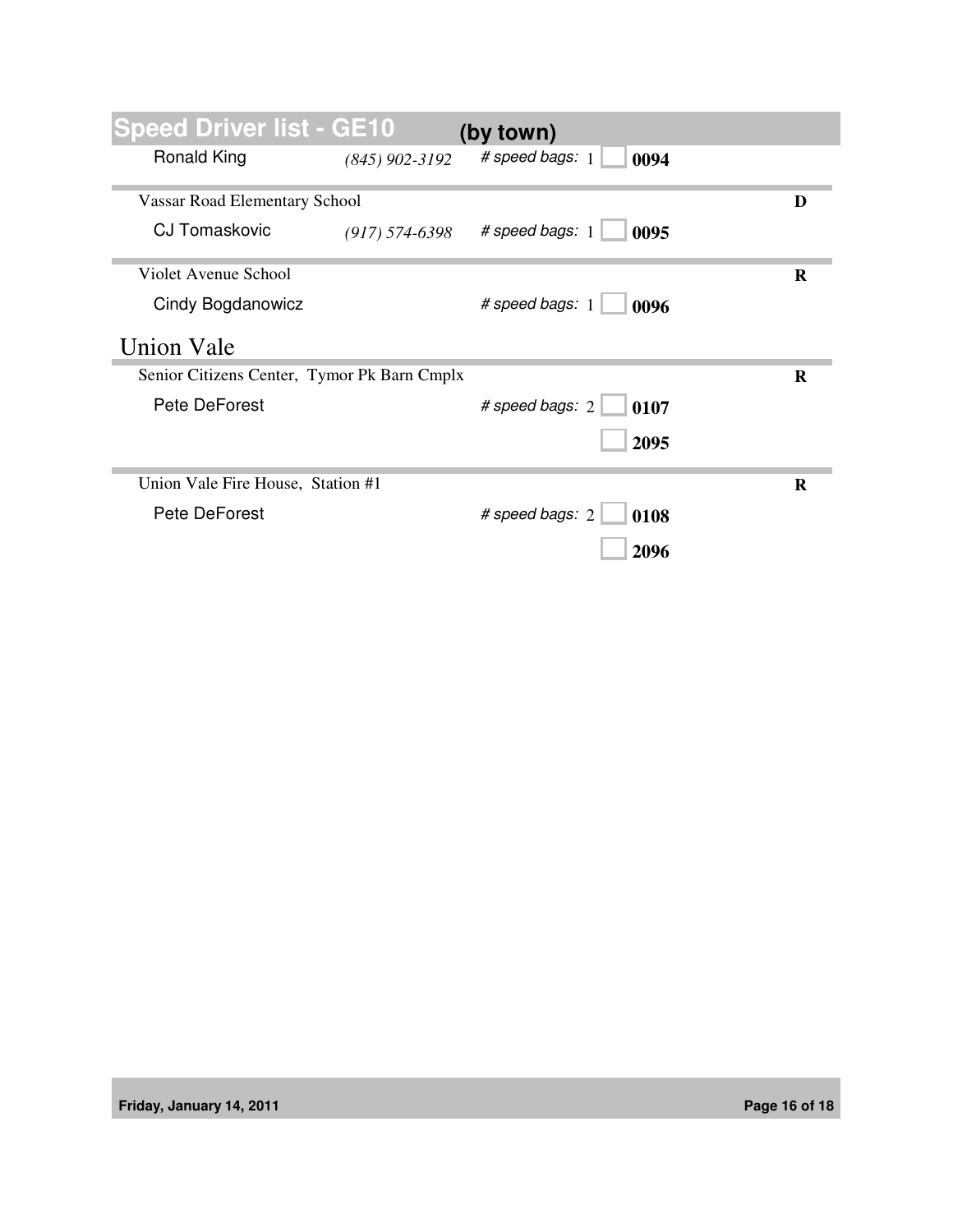| <b>Speed Driver list - GE10</b>                    | (by town)                        |             |
|----------------------------------------------------|----------------------------------|-------------|
| Wappinger                                          |                                  |             |
| American Legion Hall                               |                                  | R           |
| <b>Ashley Oakes</b>                                | # speed bags: 1<br>0109          |             |
| <b>Chelsea Fire House</b>                          |                                  | R           |
| <b>Steve Willis</b>                                | # speed bags: $1 \parallel 0110$ |             |
| Hindu Samaj Temple of Dutchess County              |                                  | $\bf{R}$    |
| <b>Community Room</b>                              |                                  |             |
| Mr. Durland                                        | # speed bags: $2 \Box$<br>0112   |             |
|                                                    | 2094                             |             |
| Hughsonville Fire House                            |                                  | $\mathbf R$ |
| <b>Steve Willis</b>                                | # speed bags: 2<br>0113          |             |
|                                                    | 2101                             |             |
|                                                    |                                  |             |
| <b>Immanuel Christian Reformed Church</b>          |                                  | $\bf{R}$    |
| Aimee Tuttle                                       | # speed bags: 2<br>0114          |             |
|                                                    | 2110                             |             |
|                                                    |                                  |             |
| <b>Imperial Gardens Apartments</b>                 |                                  | $\bf{R}$    |
| Harry Oppenheimer                                  | # speed bags: $1 \mid$<br>0115   |             |
| <b>Myers Corners Elementary School</b>             |                                  | $\bf{R}$    |
| <b>Thomas VanTine</b>                              | # speed bags: 2<br>0117          |             |
|                                                    |                                  |             |
|                                                    | 2085                             |             |
| New Hackensack Fire House                          |                                  | $\mathbf R$ |
| Aimee Tuttle                                       | # speed bags: $1 \mid$<br>0118   |             |
| New Hackensack Reformed Church,<br>Fellowship Hall |                                  | $\mathbf R$ |
| Mr. Durland                                        | # speed bags: 2<br>0119          |             |
|                                                    |                                  |             |
|                                                    | 2076                             |             |
|                                                    |                                  |             |

**Friday, January 14, 2011 Page 17 of 18**